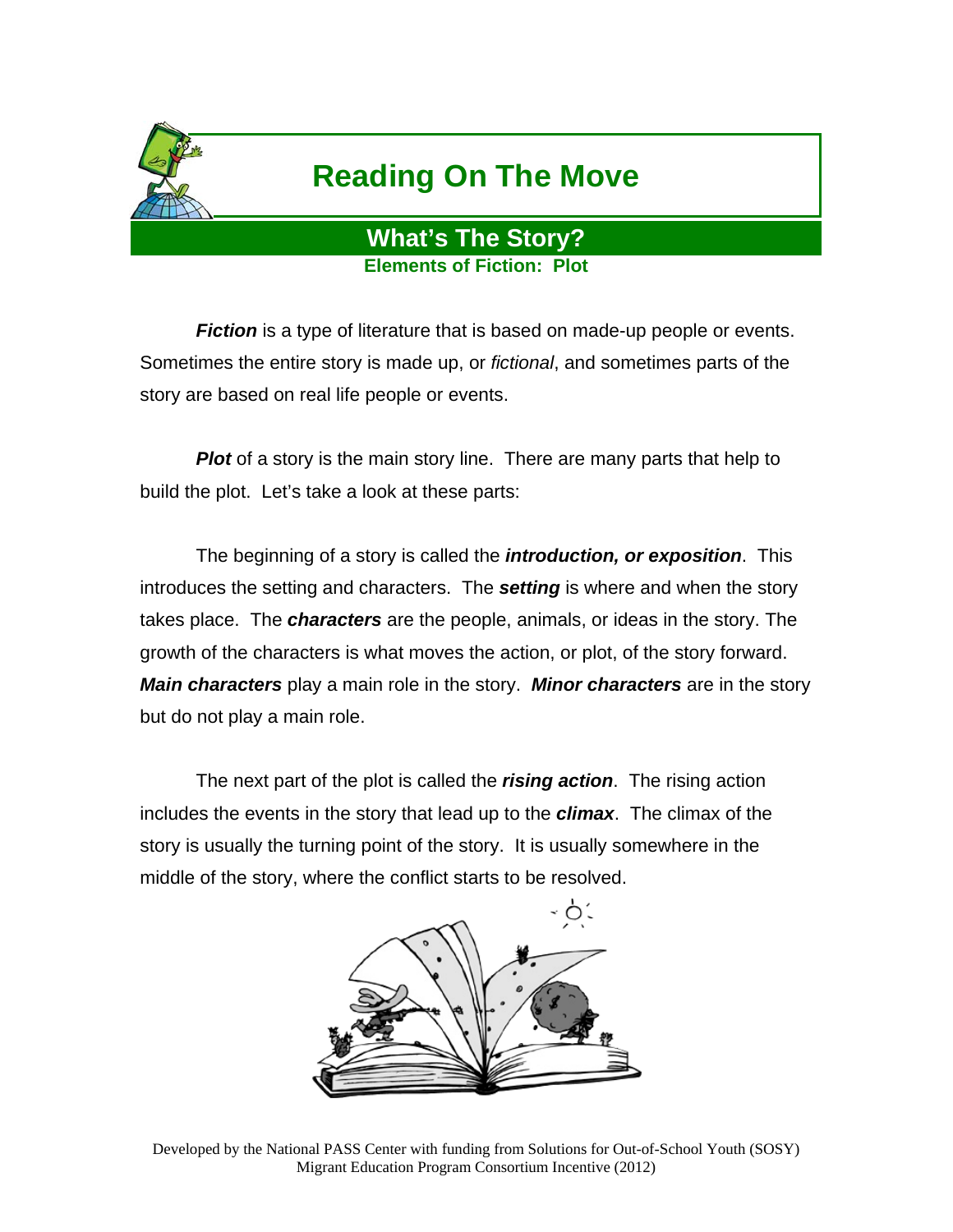**Conflicts** are problems that characters face. Some types of conflicts are:



 **Man vs. himself**: when a character struggles with himself (depression, loneliness, rejection, etc.). This is an *internal conflict* because the character is fighting something within him/herself.

The types of conflicts listed below are all *external conflicts* because the characters are fighting against some outside force.



 **Man vs. man**: when two characters struggle with each other.

**Man vs. nature:** when a character struggles with nature (natural disaster such as a storm, blizzard, hurricane, etc.)





 **Man vs. supernatural**: when a character struggles with things that are not easily explained (ghosts, evil forces, gods, etc.)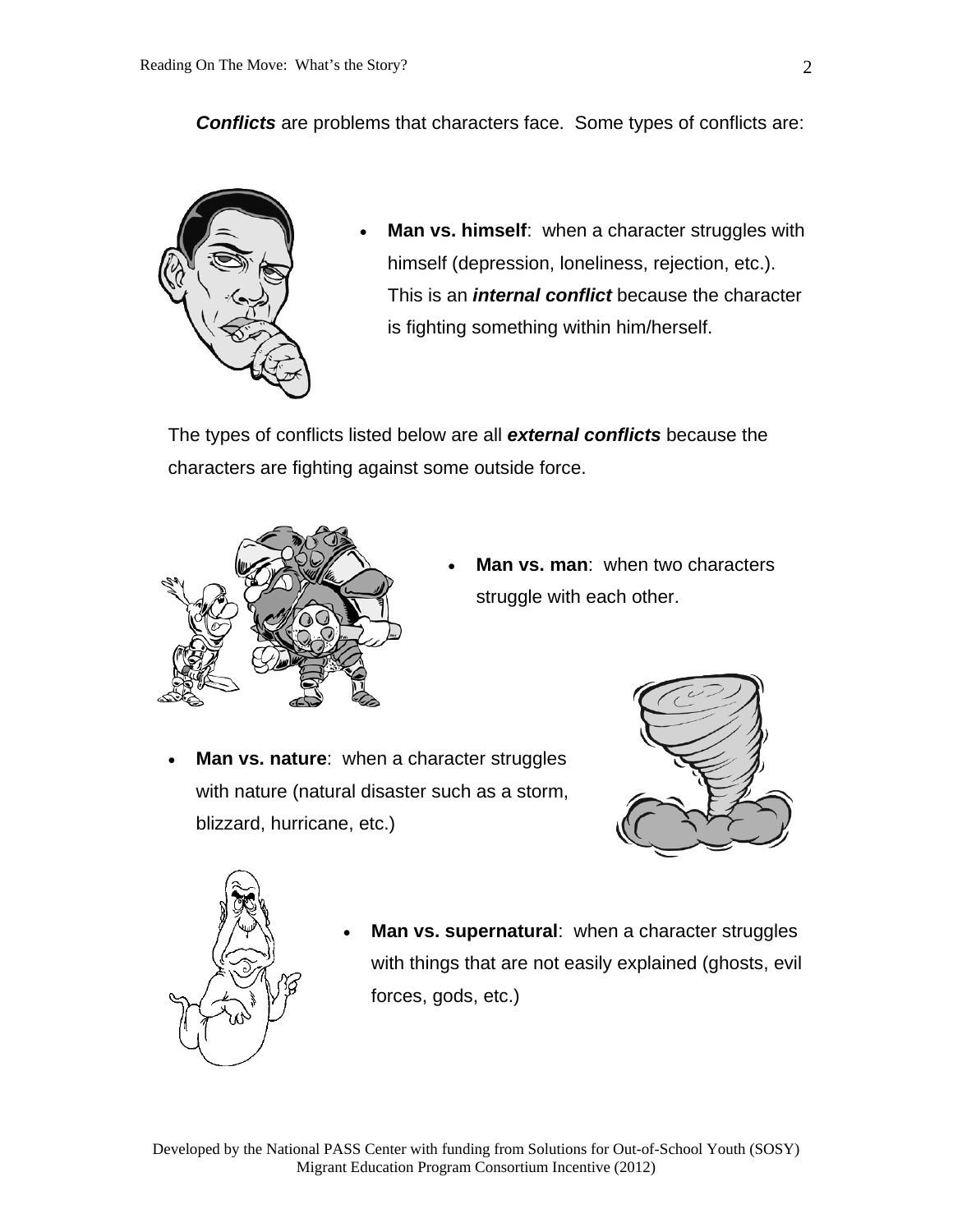After the climax comes the *falling action*. This is where problems start to be resolved and any loose ends in the story are tied up.

 Finally, the story ends with the *resolution*. The resolution is the conclusion, or end, of the story where all problems are solved.

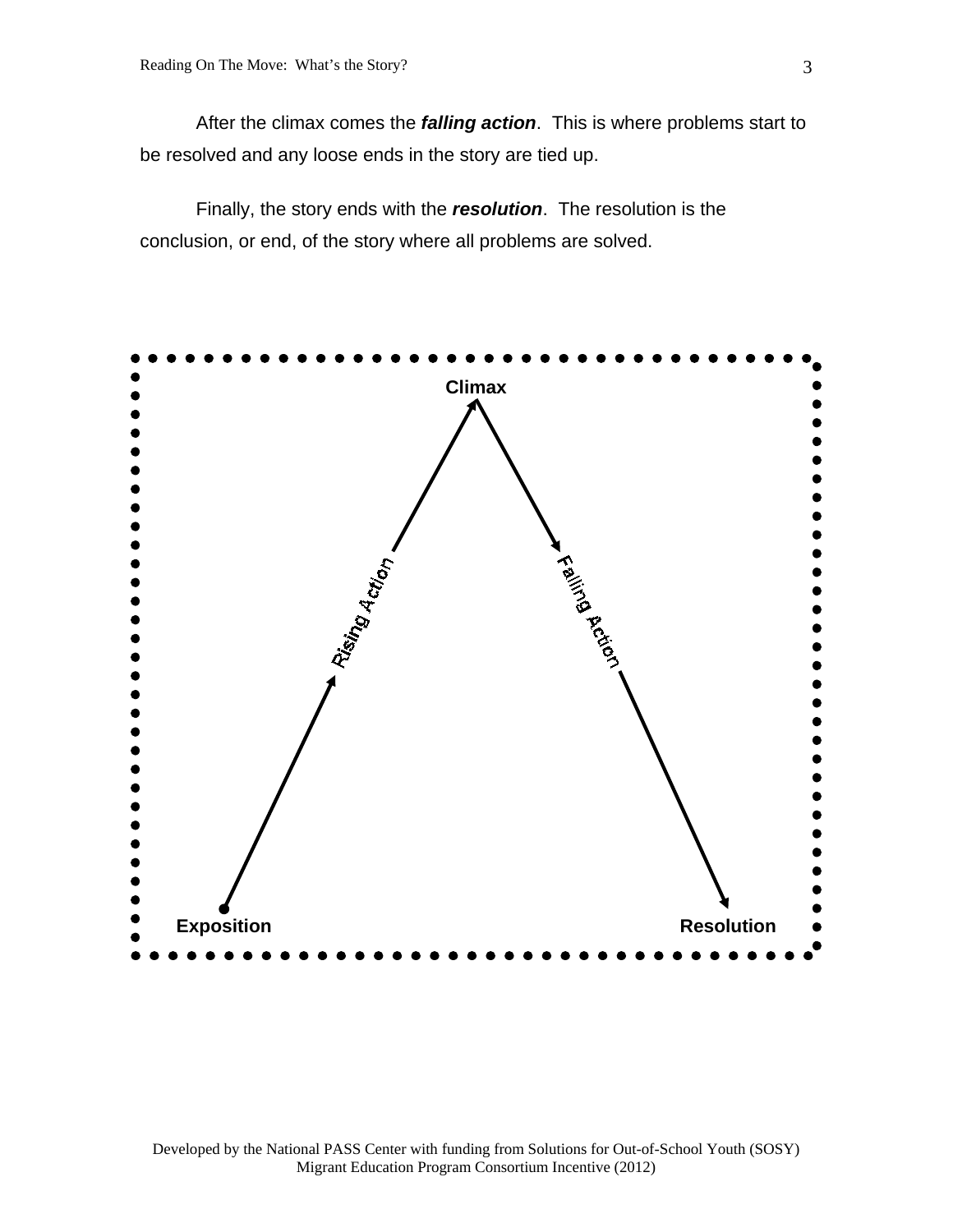A long story is called a *novel*. It involves several main characters and some minor characters. There is usually more than one event taking place that comes together into a main plot.

 A shorter length story is called a *short story*. It involves a couple main characters and usually one big, main event. These stories are meant to be read in one sitting.

 Let's explore *plot* a little closer. Read the *short story* below and the plot summary on the next page.



A lion was sleeping deep in the jungle. He was lying so still that a mouse who came near him thought he was a mountain. She ran up and down his back a few times. The lion woke up, felt the mouse tickling him, and grabbed her in his giant paw.

"You little pest!" he grumbled. "I'm going to eat you!"

 "No," said the mouse. "That would be unwise. I'm so little that you would still be hungry. Anyway, you never know, someday you might need my help."

 "That is funny!" roared the lion. "How can a tiny mouse like you help a big powerful lion like me? You're a funny mouse, so I will let you go."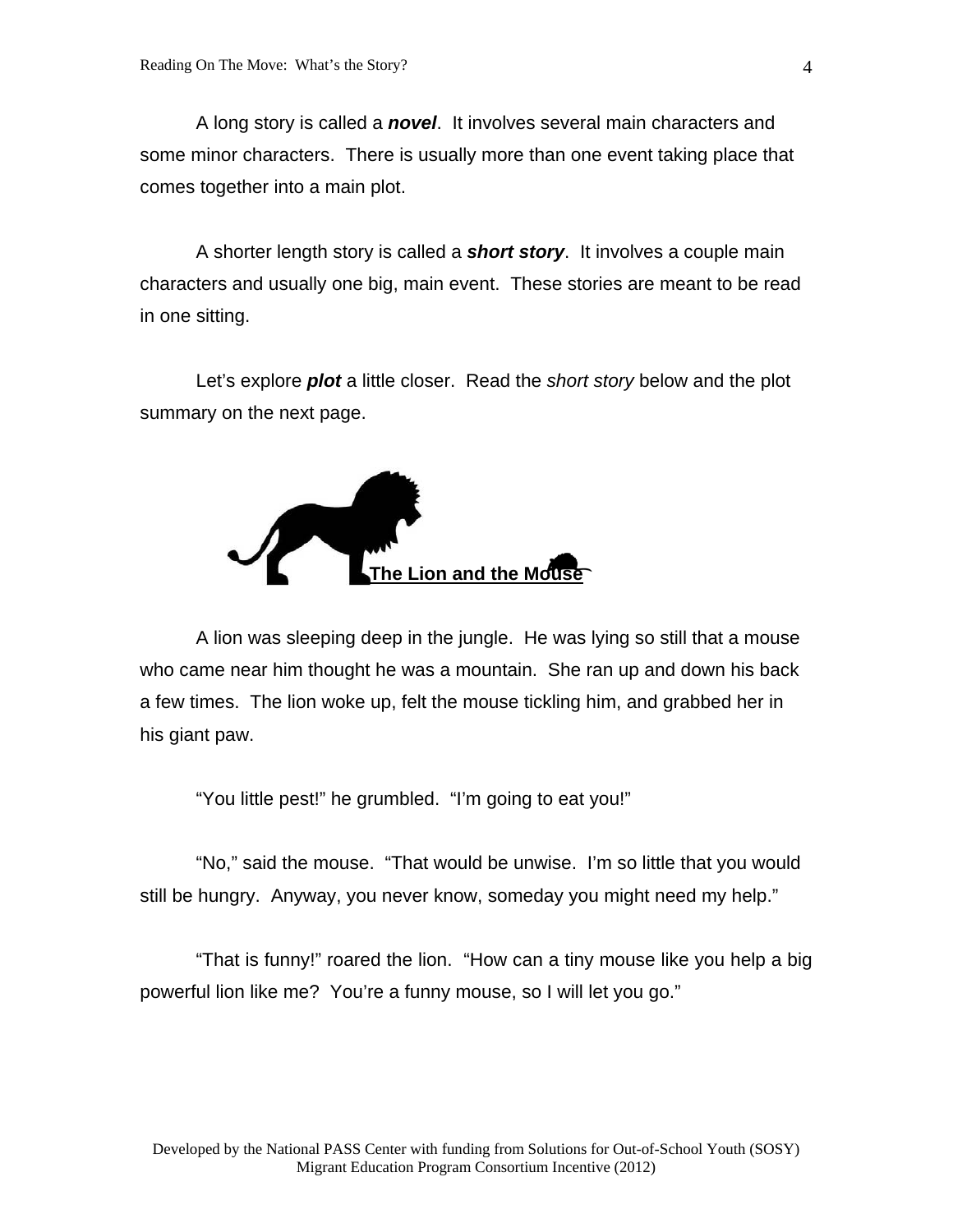The mouse ran away quickly, before the lion could change his mind. The lion walked away into the jungle looking for larger prey, forgetting all about the little mouse.

 A few days later, some hunters caught the lion and tied him up with strong ropes. Then they went away to get their truck to take the lion to a faraway zoo. The lion roared and pulled at the ropes, but they were very tight and he couldn't get free. Finally, he cried out and gave up hope that he would ever be free to roam the jungle again.

 Suddenly he felt something tickling him again. It was the little mouse. She was chewing on the ropes with her little sharp teeth. In a few minutes, the rope was broken and the lion was free.

 "I was smart, my little friend, to listen to you that day in the jungle," said the lion. "I'm glad I didn't eat you!"

 "Me, too!" answered the mouse. "I'm glad I was here to help you, my powerful friend, and repay your kindness!"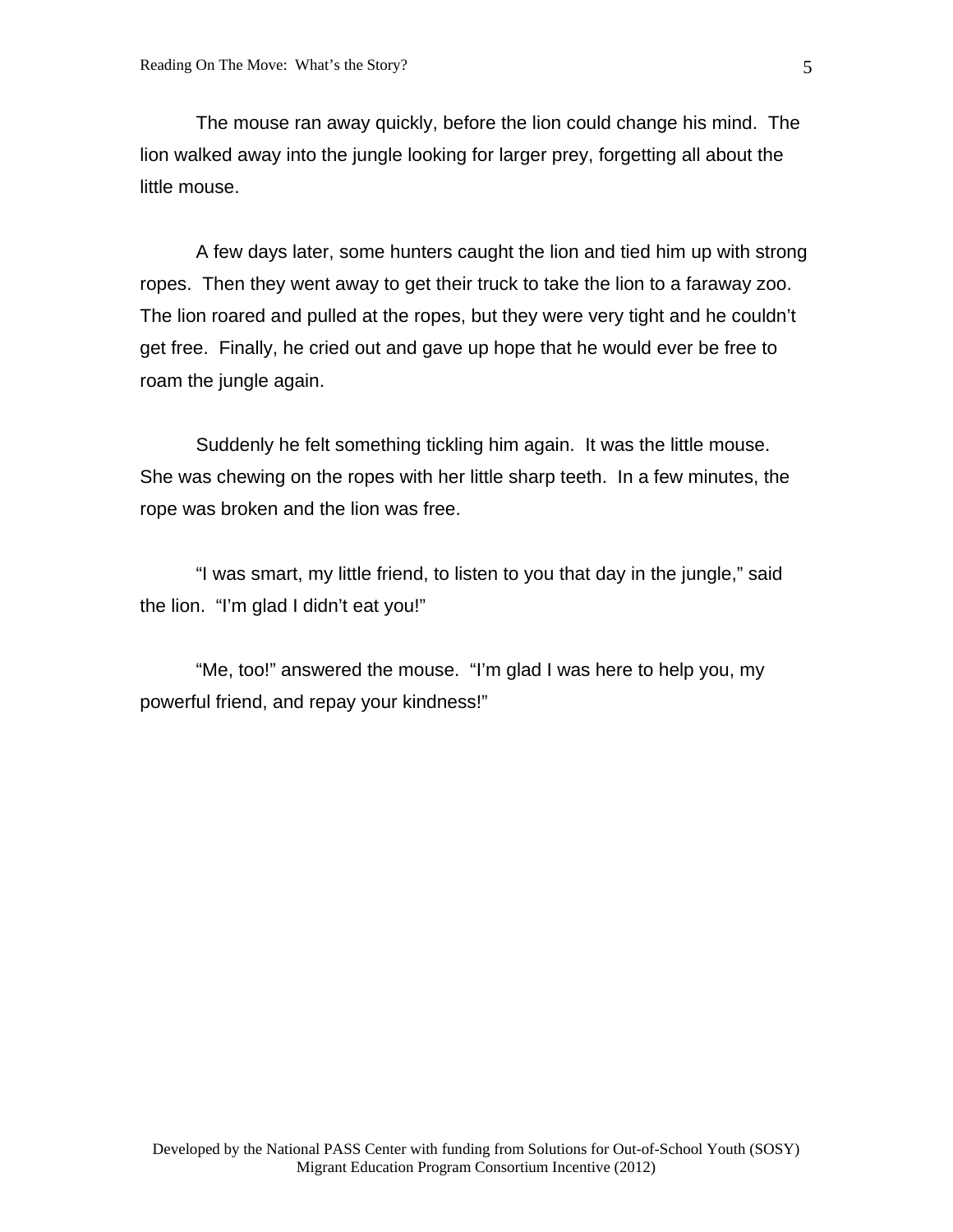## **Plot Summary:**



Developed by the National PASS Center with funding from Solutions for Out-of-School Youth (SOSY) Migrant Education Program Consortium Incentive (2012)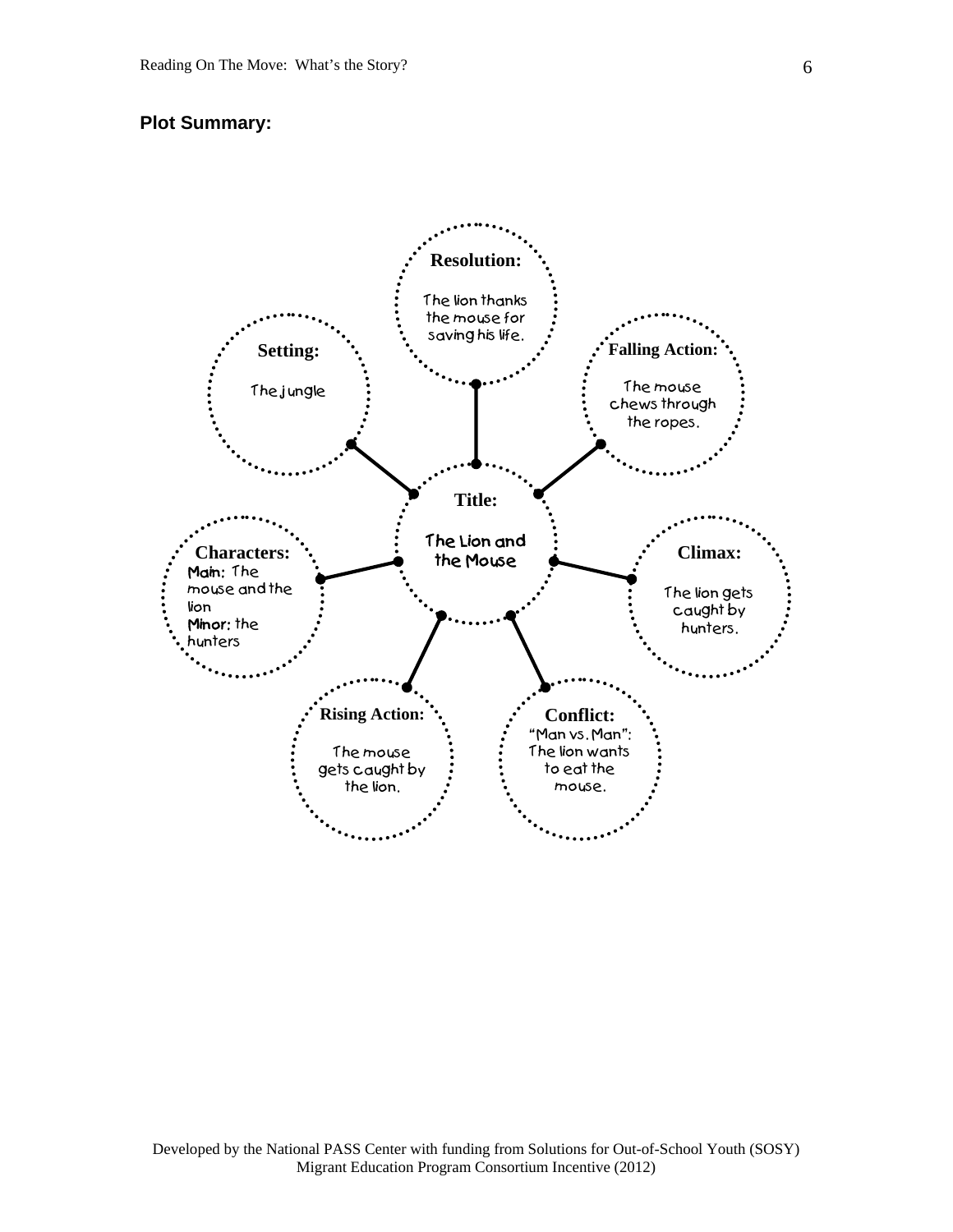Did you understand the story you read? Answer the questions below to check your reading comprehension, or understanding.

\_\_\_\_\_\_\_\_\_\_\_\_\_\_\_\_\_\_\_\_\_\_\_\_\_\_\_\_\_\_\_\_\_\_\_\_\_\_\_\_\_\_\_\_\_\_\_\_\_\_\_\_\_\_\_\_\_\_\_

\_\_\_\_\_\_\_\_\_\_\_\_\_\_\_\_\_\_\_\_\_\_\_\_\_\_\_\_\_\_\_\_\_\_\_\_\_\_\_\_\_\_\_\_\_\_\_\_\_\_\_\_\_\_\_\_\_\_\_

\_\_\_\_\_\_\_\_\_\_\_\_\_\_\_\_\_\_\_\_\_\_\_\_\_\_\_\_\_\_\_\_\_\_\_\_\_\_\_\_\_\_\_\_\_\_\_\_\_\_\_\_\_\_\_\_\_\_\_

\_\_\_\_\_\_\_\_\_\_\_\_\_\_\_\_\_\_\_\_\_\_\_\_\_\_\_\_\_\_\_\_\_\_\_\_\_\_\_\_\_\_\_\_\_\_\_\_\_\_\_\_\_\_\_\_\_\_\_

\_\_\_\_\_\_\_\_\_\_\_\_\_\_\_\_\_\_\_\_\_\_\_\_\_\_\_\_\_\_\_\_\_\_\_\_\_\_\_\_\_\_\_\_\_\_\_\_\_\_\_\_\_\_\_\_\_\_\_

- **1.** Why did the lion first get angry at the mouse?
- **2.** How did the mouse make the lion change his mind and not eat her?
- **3.** What happened to the lion?
- **4.** How did the mouse help him?
- **5.** Why did she help him?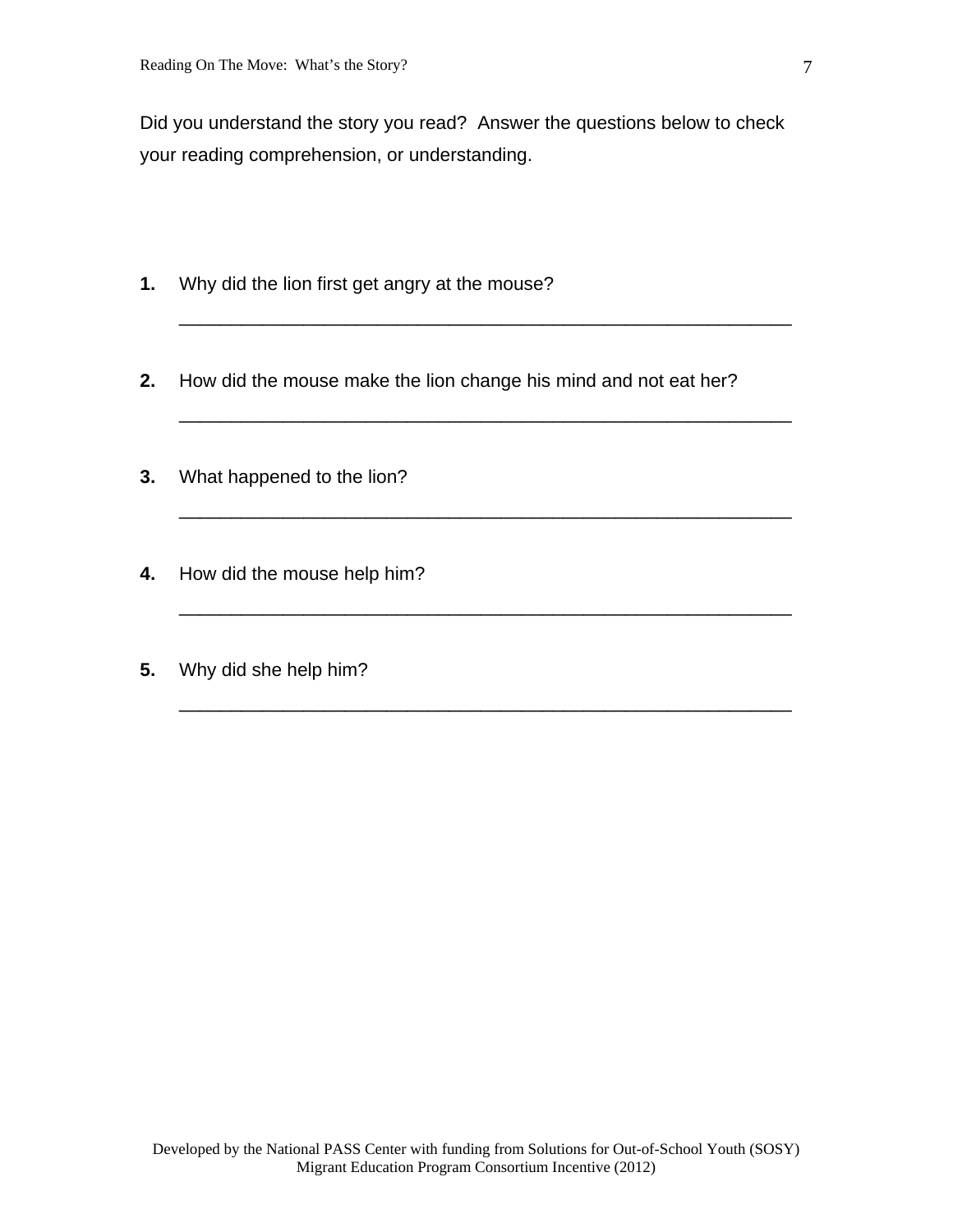**The Legend of Robin Hood** 

Now, you try! Read the short story below and answer the questions that follow.

 Robin Hood and his father entered an archery contest at King Richard's palace in Nottingham. On their way home from the contest, Robin Hood's father was murdered by Hench men of King Richard's brother, Prince John.

 Robin Hood swore to **avenge** his father's death and became an outlaw. However, he was not a bad outlaw. Instead, he vowed to help the over-taxed and very poor people of the land that were under the rule of Prince John.

 He gathered in the Sherwood Forest with a band of merry men, who also wanted to help the poor people of the land. Robin Hood and his merry men, dressed in green, would steel valuables from the rich and give them to the poor.

 The sheriff of Nottingham complained to the king of Robin Hood's activities. The king trusted the word of his sheriff and decided that Robin Hood needed to be stopped. The sheriff came up with a plan to trap Robin Hood with an archery contest where the prizes were arrows with gold and silver heads. The sheriff knew such a valuable prize would interest Robin Hood.

 Against the advice of his merry men, Robin Hood entered the contest. However, he entered the contest in **disguise** so the king and his sheriff would not recognize him. Robin Hood won the competition and gave his winnings to the poor.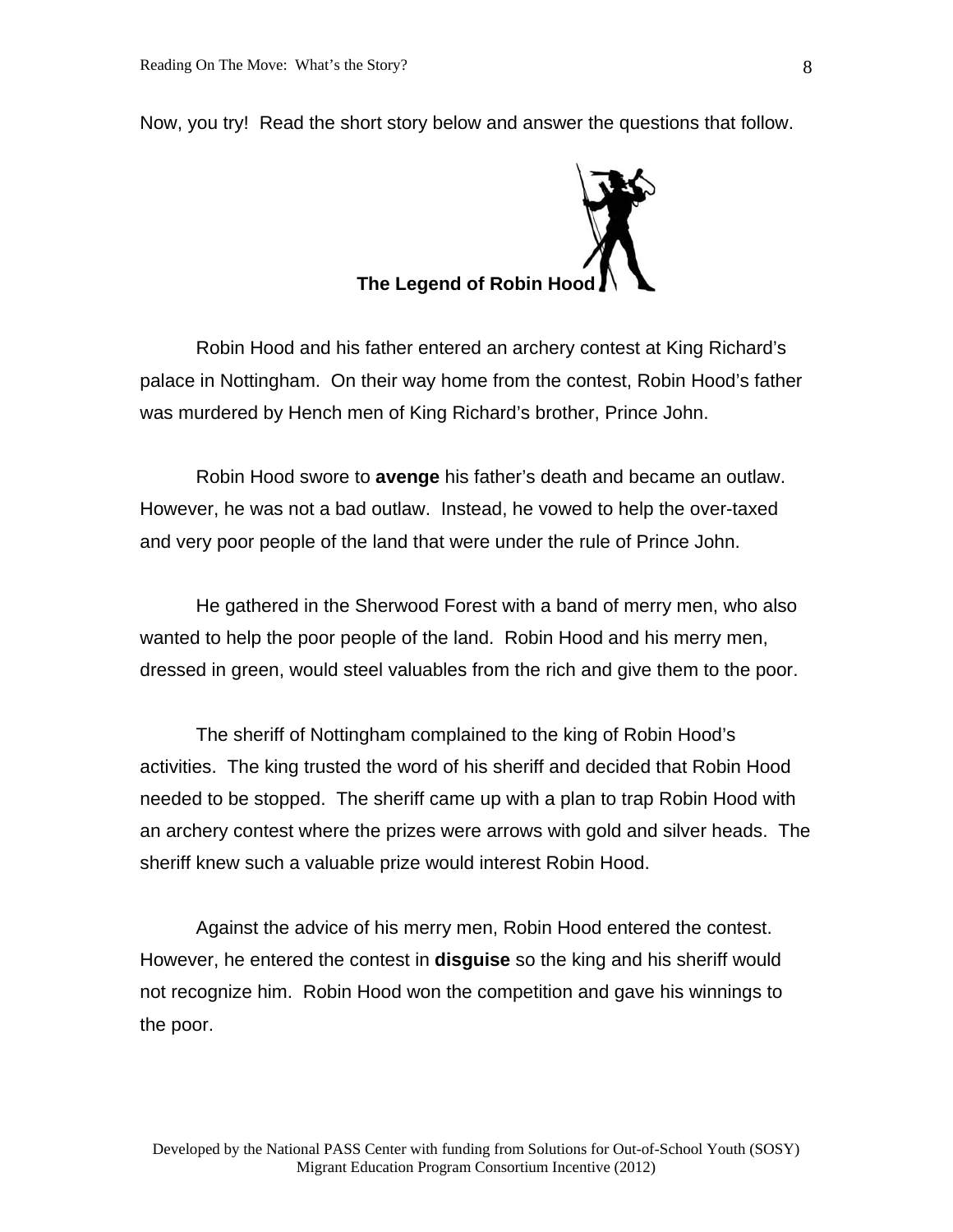**6.** Fill in the graphic organizer based on what you have read.

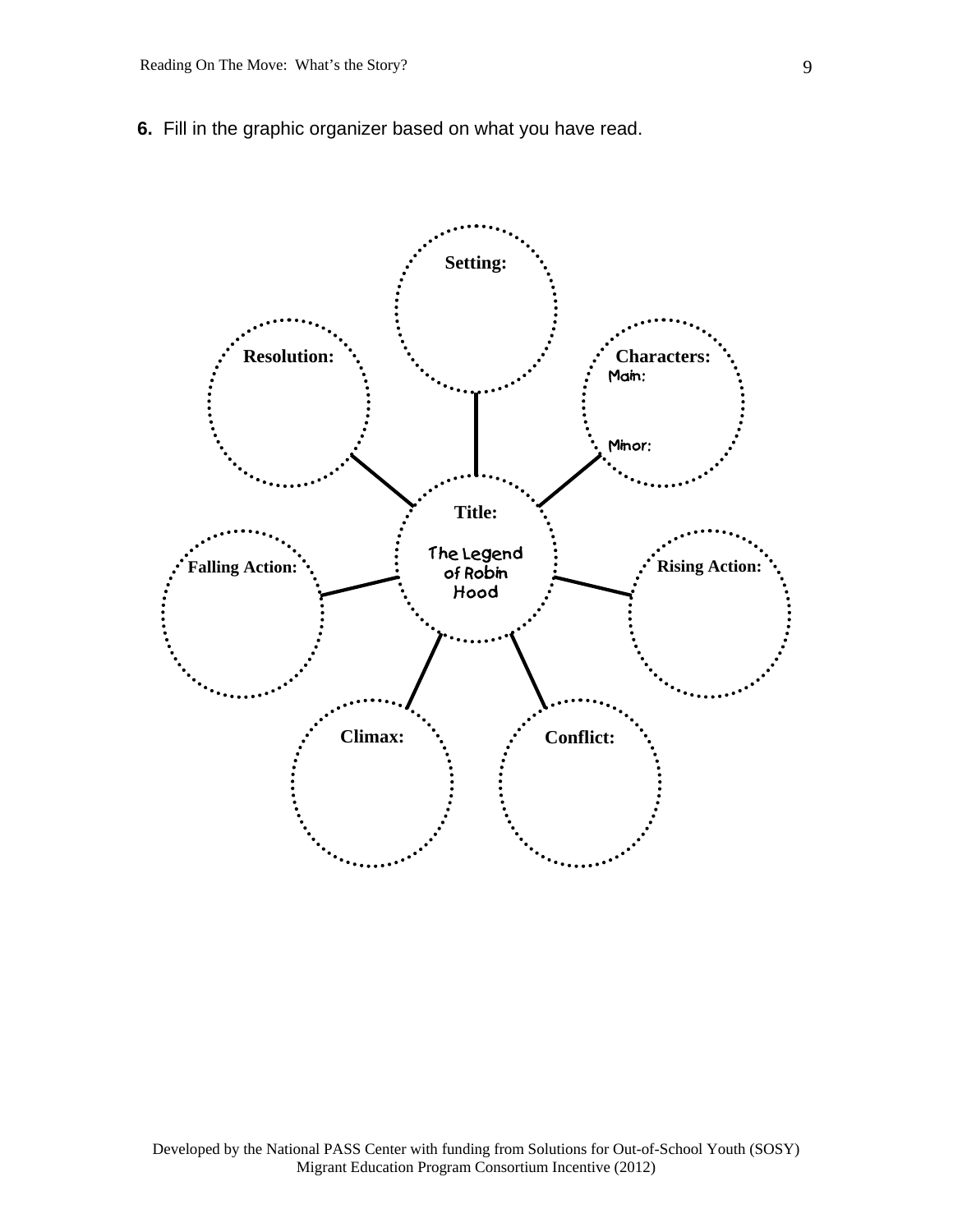- **7.** What happened to Robin Hood's father?
- **8.** In the second paragraph, Robin Hood swears to *avenge* his father's death. Which definition below does **NOT** have the same meaning as the word *avenge*?

\_\_\_\_\_\_\_\_\_\_\_\_\_\_\_\_\_\_\_\_\_\_\_\_\_\_\_\_\_\_\_\_\_\_\_\_\_\_\_\_\_\_\_\_\_\_\_\_\_\_\_\_\_\_\_\_\_\_\_

\_\_\_\_\_\_\_\_\_\_\_\_\_\_\_\_\_\_\_\_\_\_\_\_\_\_\_\_\_\_\_\_\_\_\_\_\_\_\_\_\_\_\_\_\_\_\_\_\_\_\_\_\_\_\_\_\_\_\_

\_\_\_\_\_\_\_\_\_\_\_\_\_\_\_\_\_\_\_\_\_\_\_\_\_\_\_\_\_\_\_\_\_\_\_\_\_\_\_\_\_\_\_\_\_\_\_\_\_\_\_\_\_\_\_\_\_\_\_

\_\_\_\_\_\_\_\_\_\_\_\_\_\_\_\_\_\_\_\_\_\_\_\_\_\_\_\_\_\_\_\_\_\_\_\_\_\_\_\_\_\_\_\_\_\_\_\_\_\_\_\_\_\_\_\_\_\_\_

- **a.** to punish
- **b.** to get even with
- **c.** to celebrate
- **d.** to take revenge
- **9.** What did Robin Hood and his merry men do for the people?
- **10.** What was the sheriff's plan to stop Robin Hood?
- **11.** Did the sheriff's plan work? Why or why not?
- **12.** Robin Hood wore a *disguise* in the archery competition. What does *disguise* mean?
	- **e.** costume
	- **f.** formal clothing
	- **g.** a hat
	- **h.** to dress in green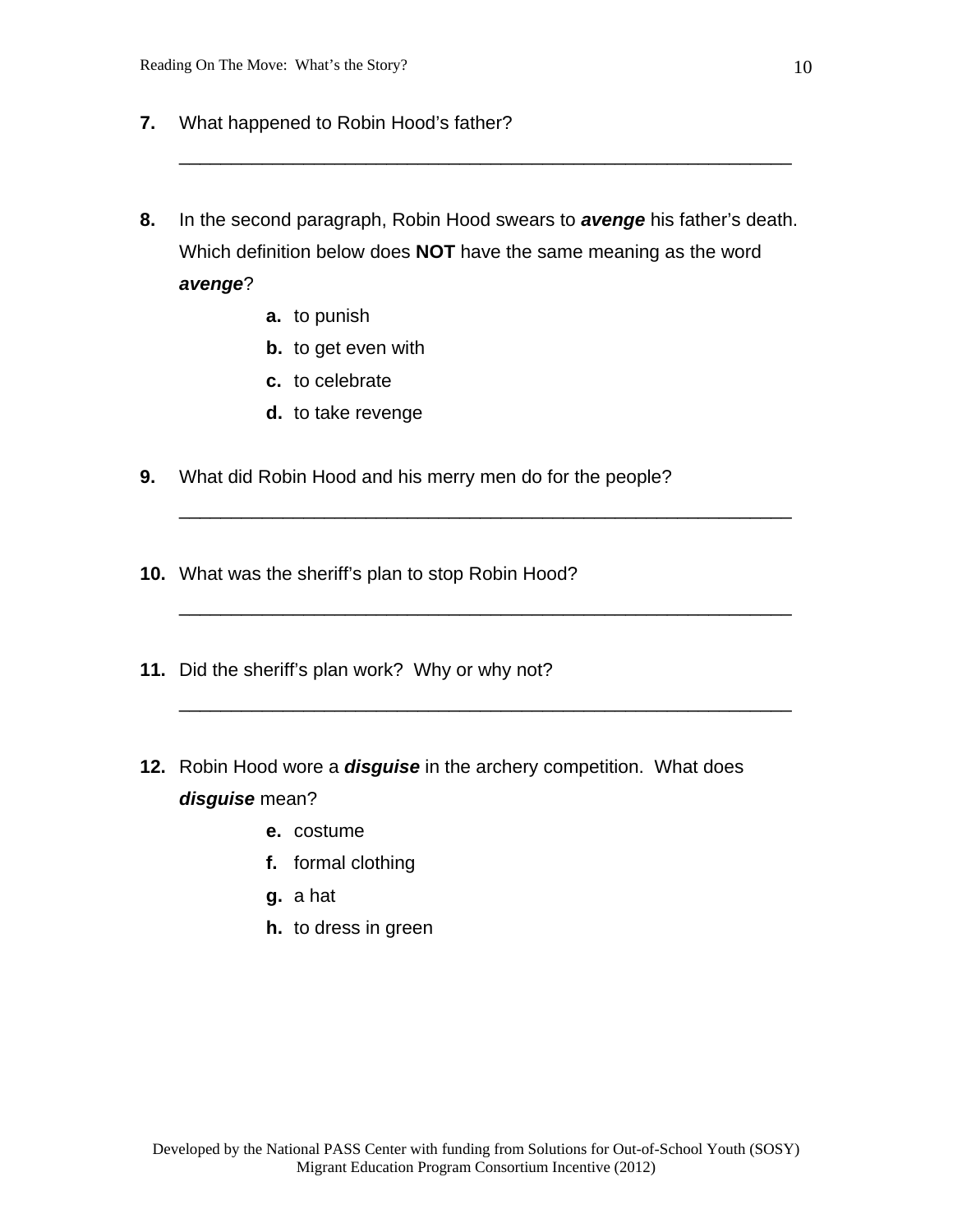## **Answer Key**

- **1.** The mouse was "being a pest" and woke the lion up.
- **2.** The lion thought the mouse was funny because she suggested that she might be helpful to the lion someday.
- **3.** The lion was caught by hunters.
- **4.** The mouse freed the lion by chewing through the ropes.
- **5.** The mouse saved the lion to repay the lion's kindness for not eating her.
- **6.**



Developed by the National PASS Center with funding from Solutions for Out-of-School Youth (SOSY) Migrant Education Program Consortium Incentive (2012)